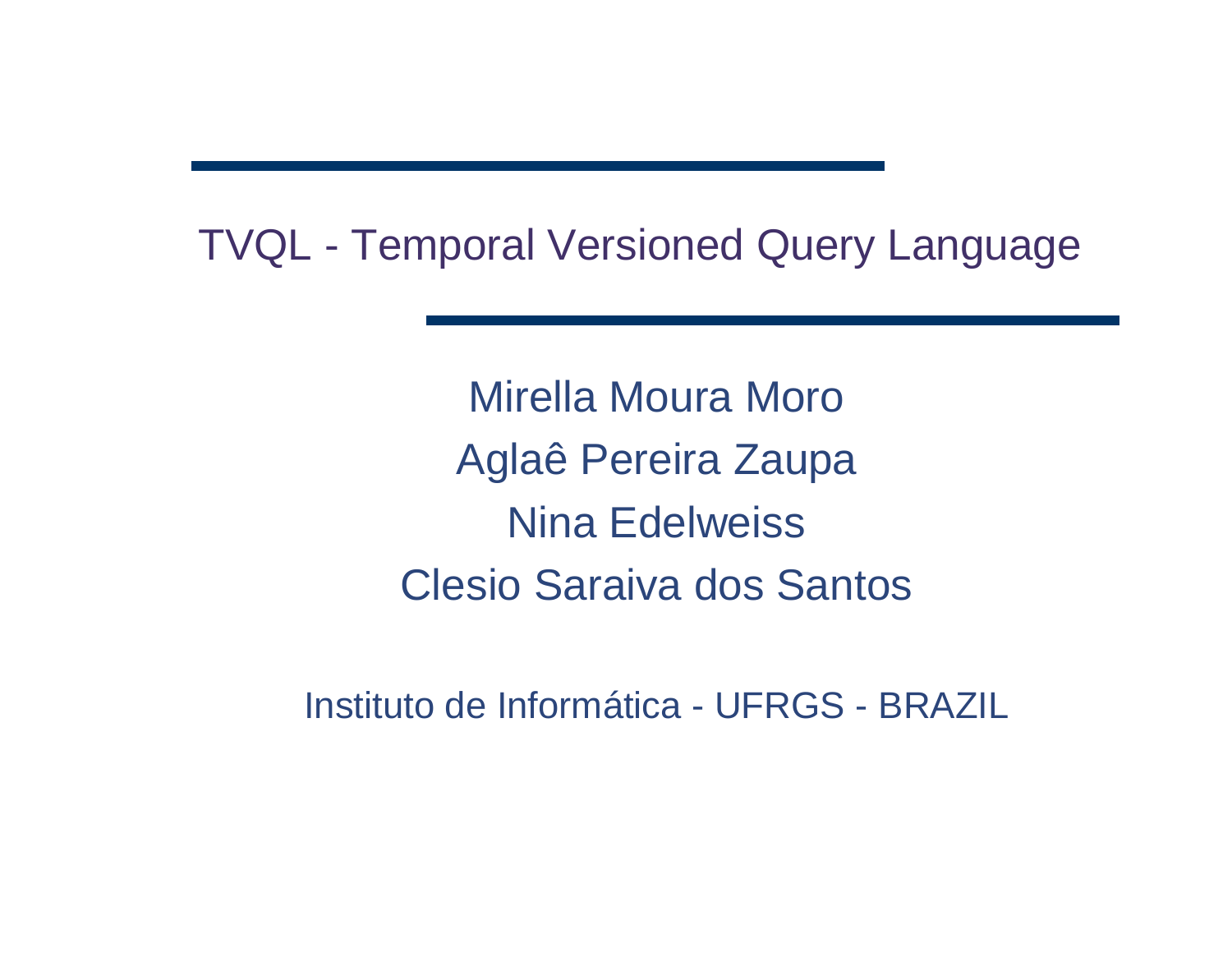## **Contents**

- Introduction
- Objective
- Example
- Temporal Versions Model
- Temporal Versioned Language
- Implementing TVQL
- Concluding Remarks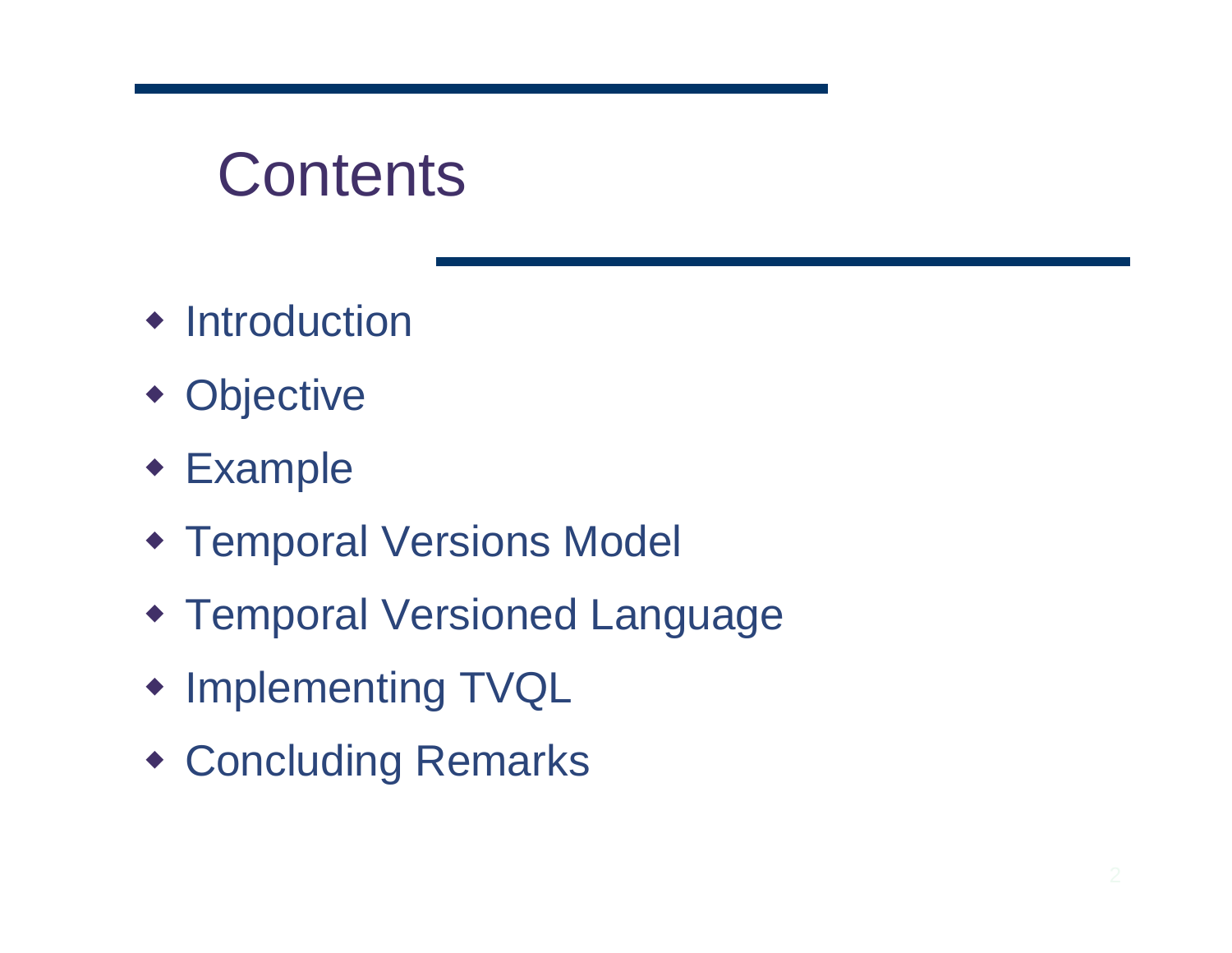# Introduction

- Version: describes an object in a period of time or from a certain point of view
- Temporal Model: specifies both static and dynamic aspects of the application by associating temporal labels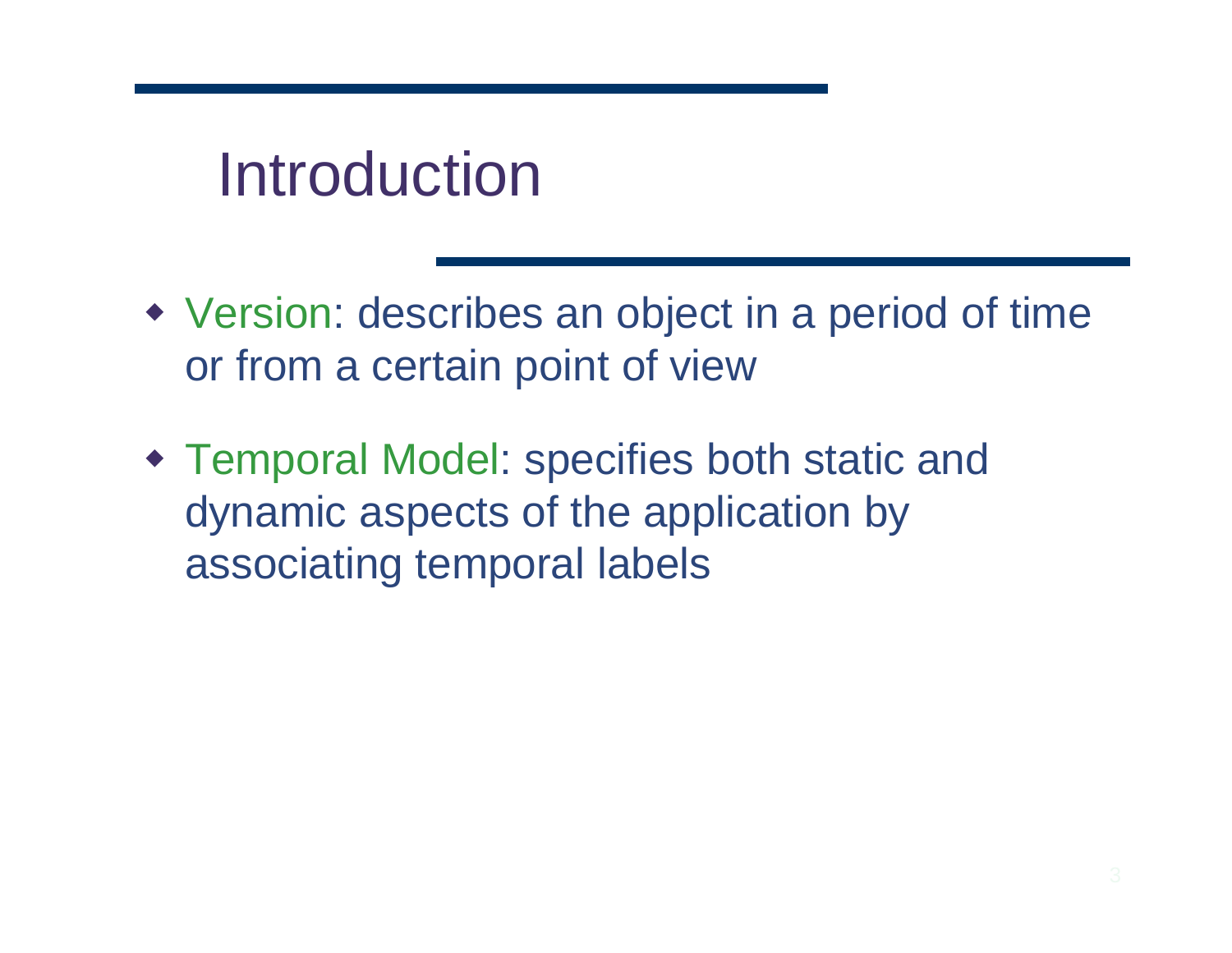# Introduction

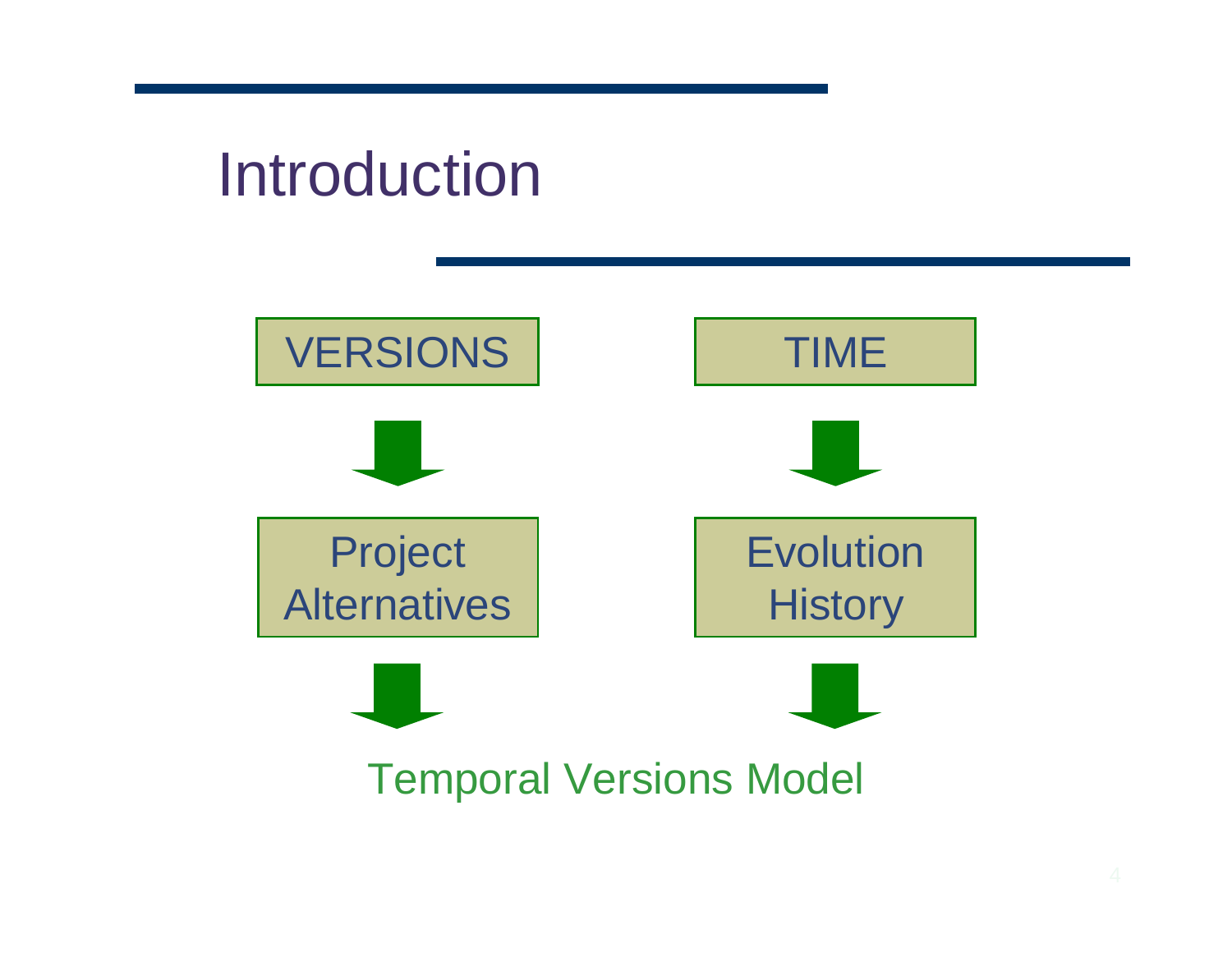# **Objective**

- ◆ TVM Project
	- implementing an integrated environment for class specification, object versioning, versions management, query, and visualization
	- -Interface for temporal versioned class specification

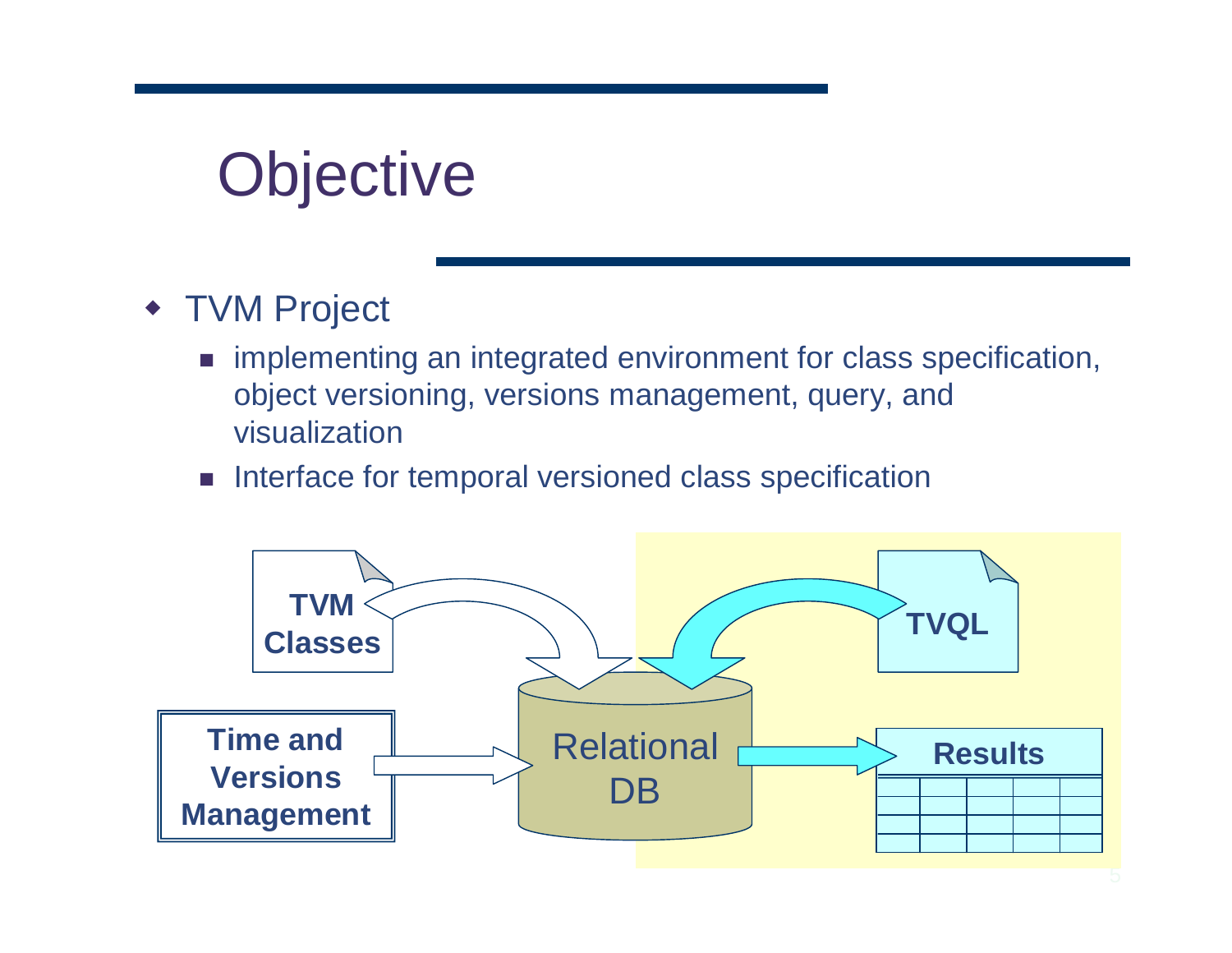## Example

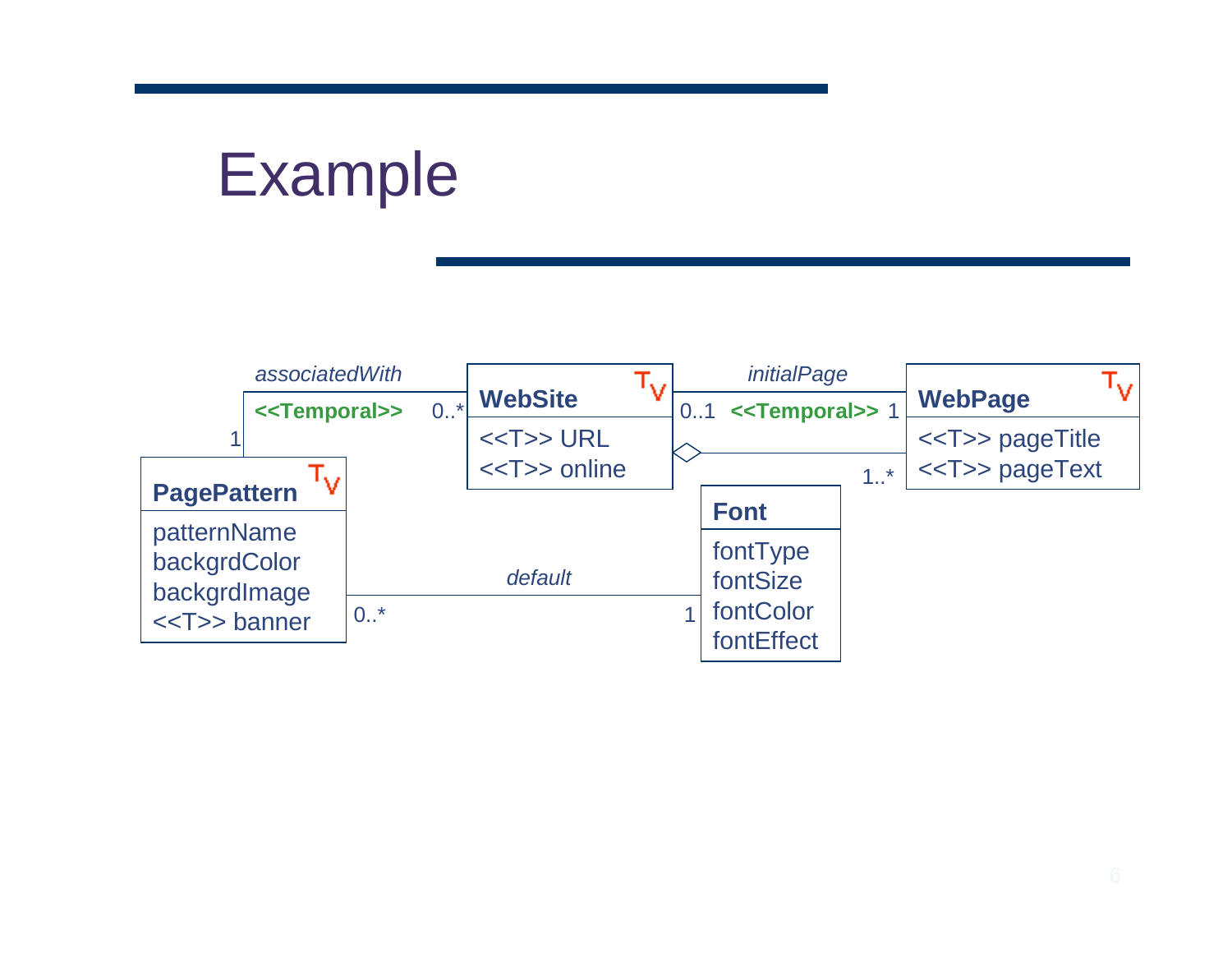# Temporal Versions Model

- TVM:
	- OO data model
	- **Example 3 and stance is adds the temporal dimension to the instance** versioning level
- Design alternatives + data evolution
	- storage of different designed versions +
	- all updates in values of those attributes and relationships defined as temporal
- Usual classes + temporal versioned classes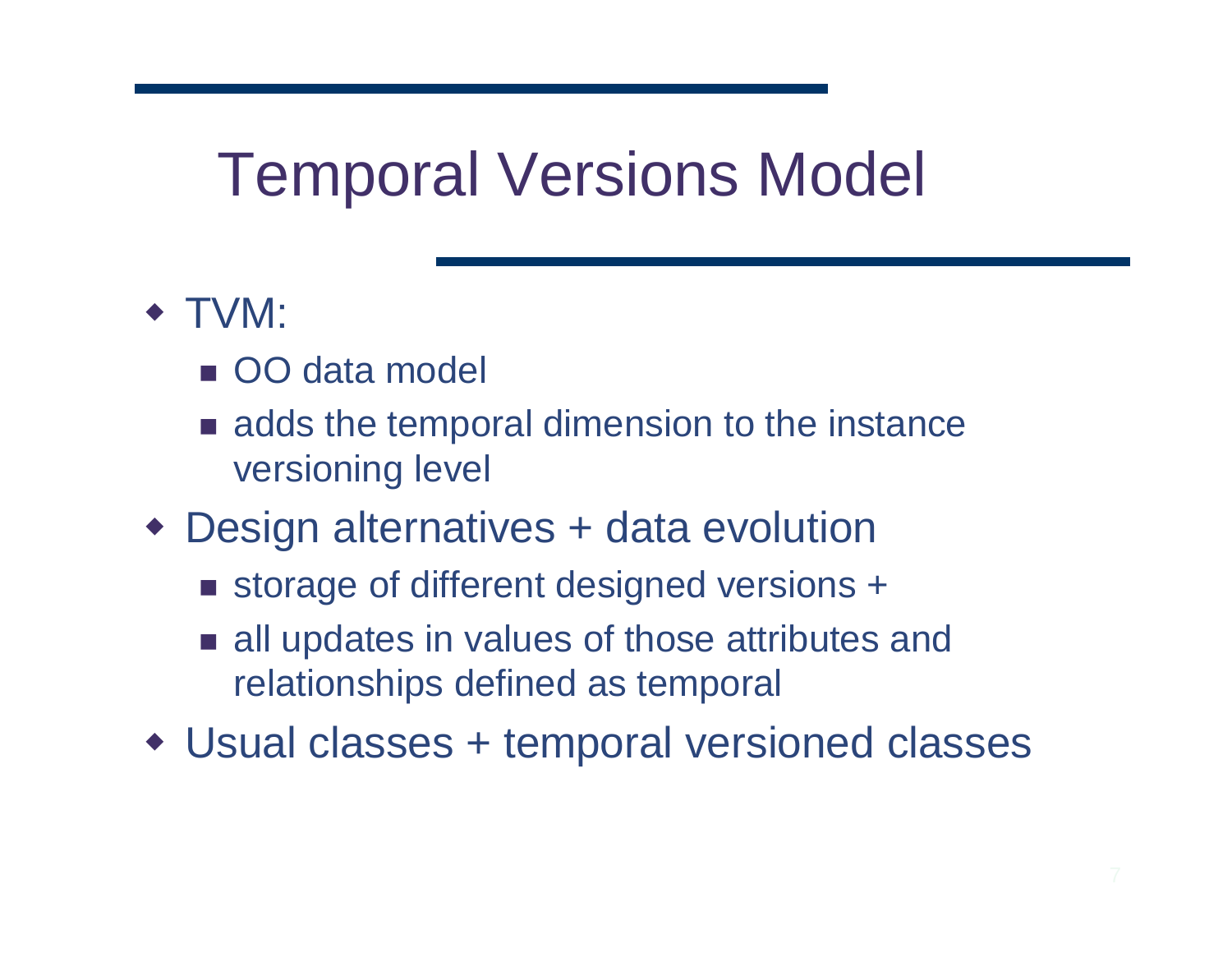# Temporal Versions Model

- Instances of temporal versioned class PagePattern
- Temporal behavior of an attribute

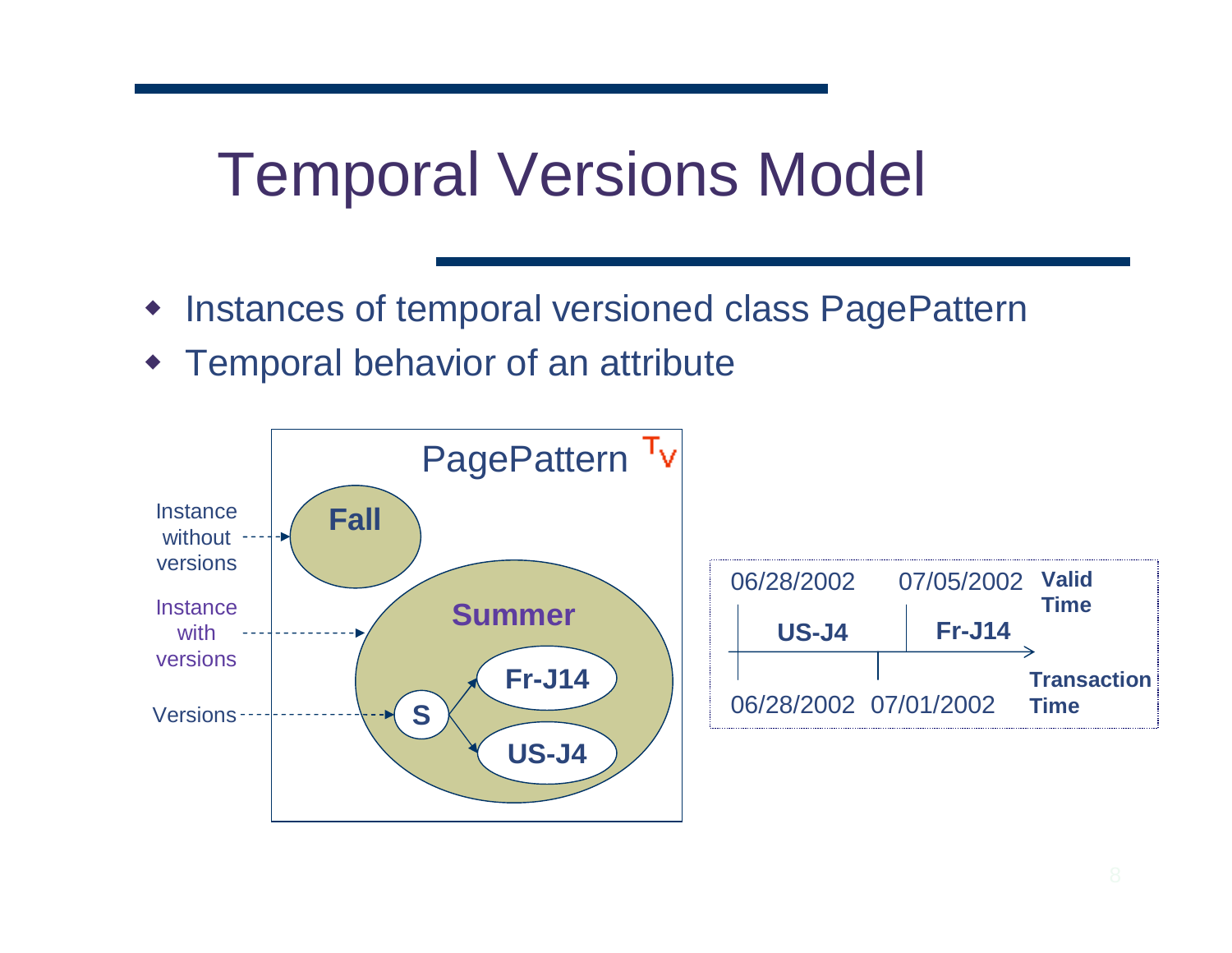### TVQLTemporal Versioned Query Language

| query $\mathrel{\mathop:}=$                                         | <b>SELECT</b> [ EVER ] [ DISTINCT ] targetC {, targetC }                            |  |
|---------------------------------------------------------------------|-------------------------------------------------------------------------------------|--|
| <b>FROM</b> identificC {, identificC } [ WHERE [ EVER ] searchC ]   |                                                                                     |  |
| [GROUP BY groupC {, groupC } [HAVING logicalExpr ]]                 |                                                                                     |  |
| [ORDER BY orderC {, orderC } [setOp query ];                        |                                                                                     |  |
| $targetC ::=$                                                       | (*   propertyName   aggregationFunctions   preDefInterval                           |  |
|                                                                     | preDefInstant ) [AS identifier ]                                                    |  |
| $identificC ::=$                                                    | className [ . VERSIONS ] [ aliasName ]                                              |  |
| $searchC ::=$                                                       | logicalExpr   tempExpr                                                              |  |
| $groupC ::=$                                                        | propertyName   preDefInterval   preDefInstant                                       |  |
| $logicalExpr ::=$                                                   | AnyLogicalExpression                                                                |  |
| $tempExpr ::=$                                                      | logicalExpr   PRESENT (logicalExpr)                                                 |  |
| $orderC ::=$                                                        | groupC [ASC   DESC ]                                                                |  |
| $setOp ::=$                                                         | <b>UNION   INTERSECTION   DIFFERENCE</b>                                            |  |
| $preDefinterval ::= [propertyName.]$ (the termal $  v$ interval $)$ |                                                                                     |  |
|                                                                     | $preDefinition ::= [propertyName.] (tilnstant   tflnstant   vilnstant   vflnstant)$ |  |
|                                                                     | [ className. ] ( iLifeTime   fLifeTime )                                            |  |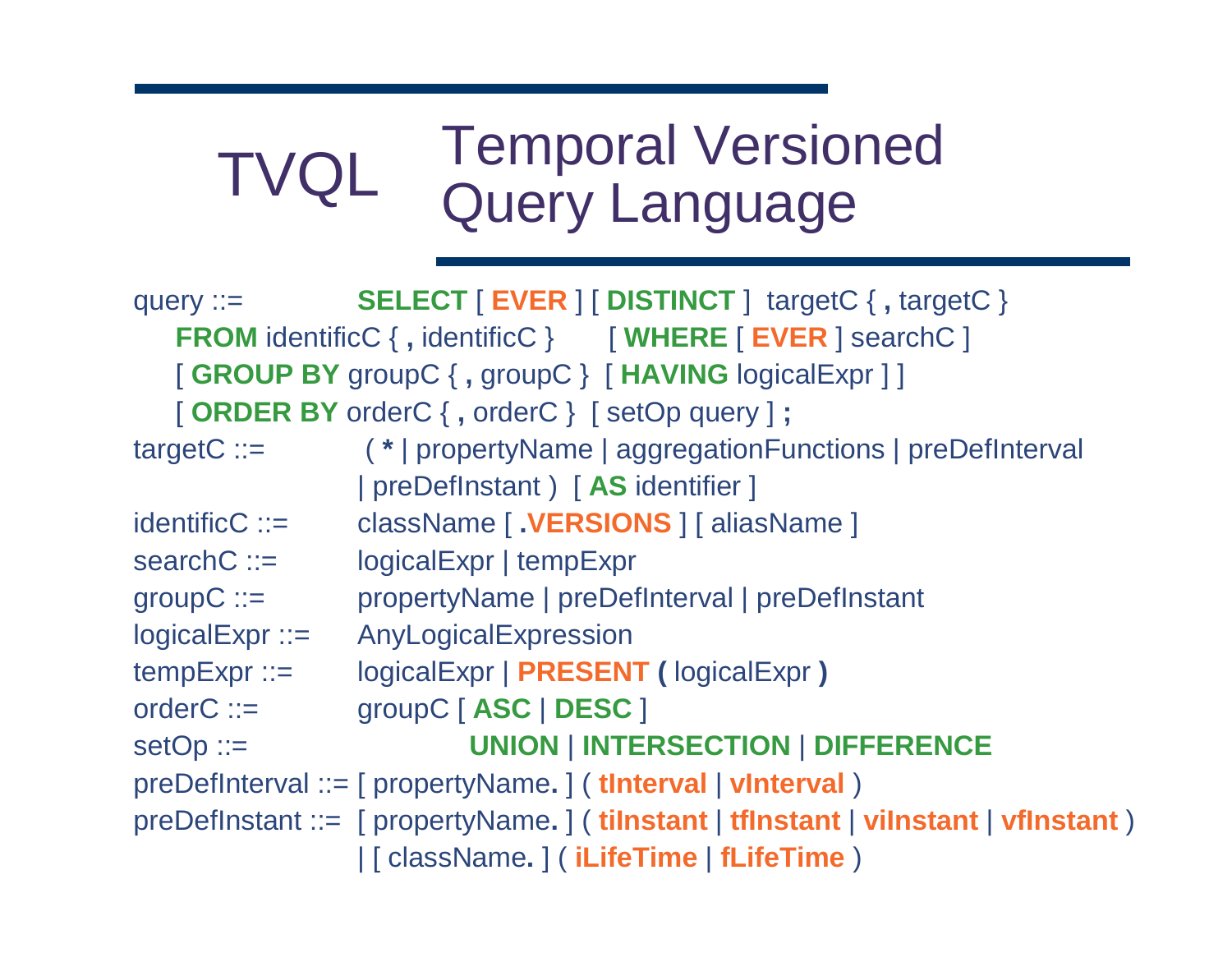# TVQL - Queries

| Query                                 | <b>Meaning</b>                           |
|---------------------------------------|------------------------------------------|
| <b>SELECT property FROM class</b>     | <b>Retrieves current data</b>            |
| <b>WHERE</b> condition                | based on current data                    |
| <b>SELECT property FROM class</b>     | Retrieves current data                   |
| <b>WHERE EVER condition</b>           | based on all data history                |
| <b>SELECT property FROM class</b>     | Retrieves current data                   |
| <b>WHERE temporalVersionCondition</b> | based on temporal and versions condition |

| SELECT EVER property FROM class Retrieves all data history |                                          |
|------------------------------------------------------------|------------------------------------------|
| <b>WHERE</b> condition                                     | based on all data history                |
| SELECT EVER property FROM class Retrieves all data history |                                          |
| <b>WHERE PRESENT(condition)</b>                            | based on current data                    |
| SELECT EVER property FROM class Retrieves all data history |                                          |
| <b>WHERE temporalVersionCondition</b>                      | based on temporal and versions condition |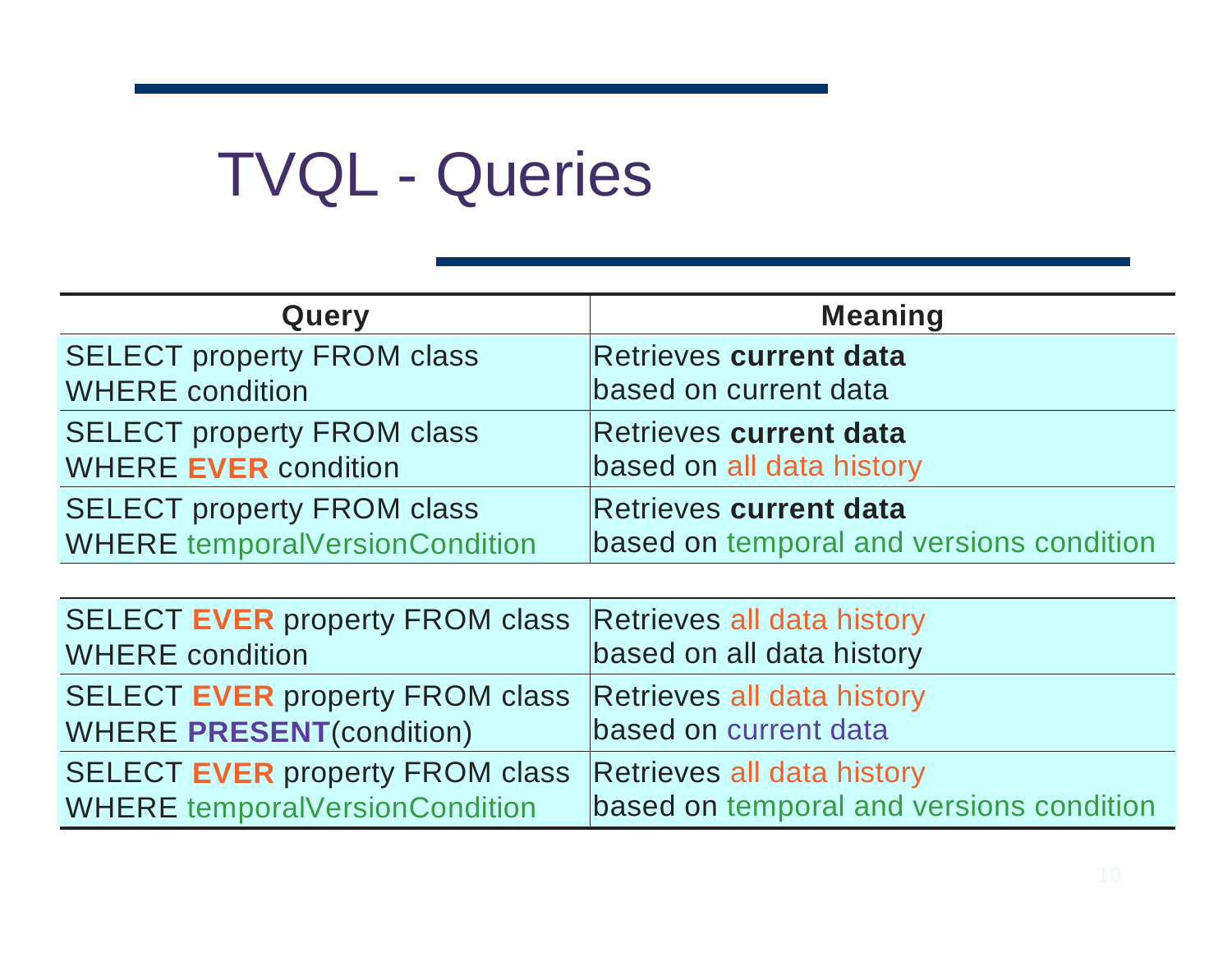# TVQL - Predefined properties

- In order to retrieve and consider the temporal labels, TVQL specifies pre-defined temporal properties:
	- tInterval (transaction time interval)
	- vInterval (valid time interval)
	- tilnstant (initial transaction time)
	- tfInstant (final transaction time)
	- viInstant (initial valid time)
	- $\blacksquare$  vfInstant (final valid time)
- There are also two pre-defined properties related to the object lifetime:
	- iLifetime (initial lifetime of the object)
	- fLifeTime (final lifetime of the object)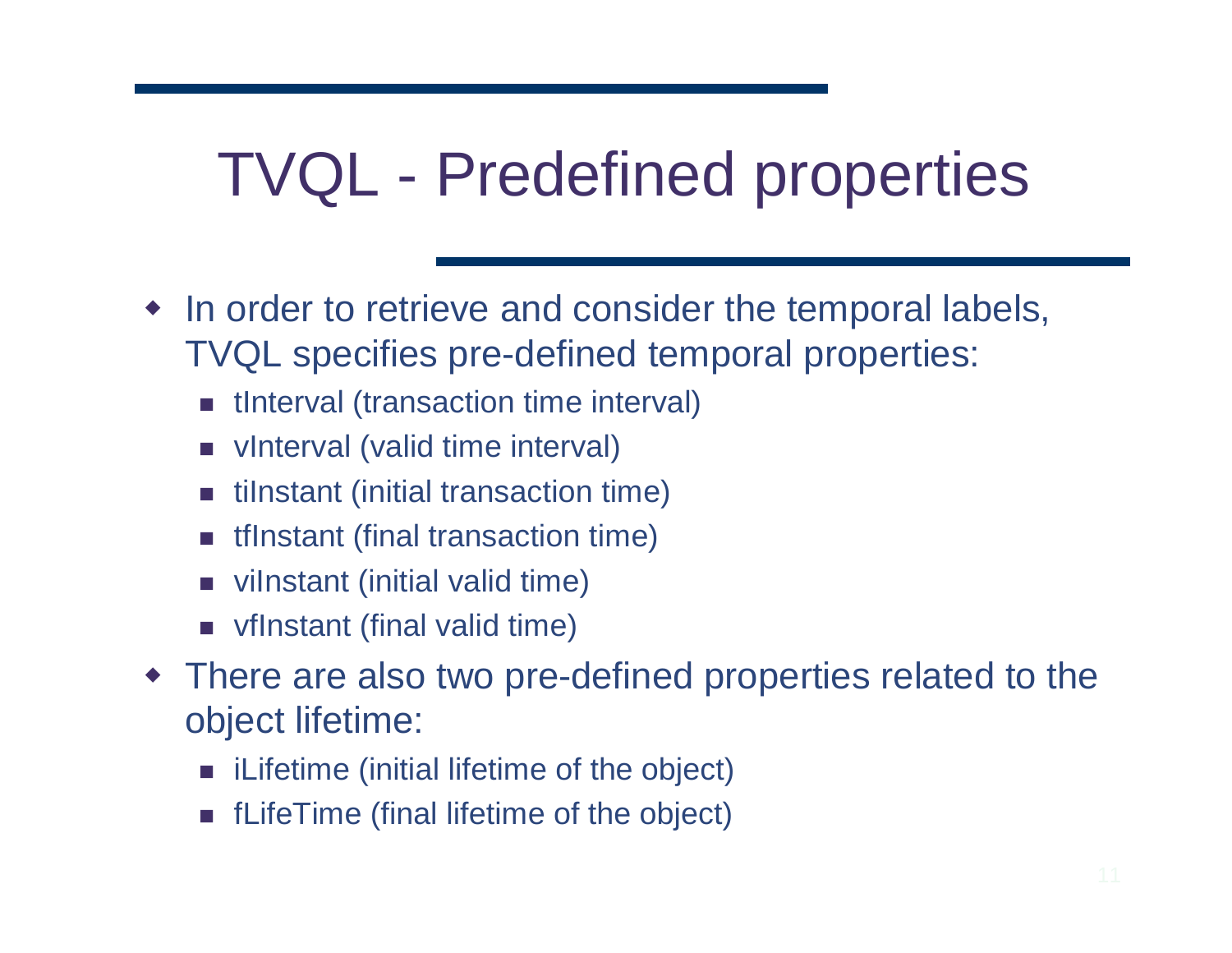# Implementing TVQL

- **Existing commercial DBMSs may be used for the Existing commercial DBMSs may be used for** implementing TVM as long as a proper mapping from the model to the data model underlying the adopted DBMS is provided
- Mapping from TVQL to SQL based on a mapping from TVM to a relational database
- ◆ Mapping =

 representing the class model's hierarchyimplementing the application classesmapping of the TVQL to SQL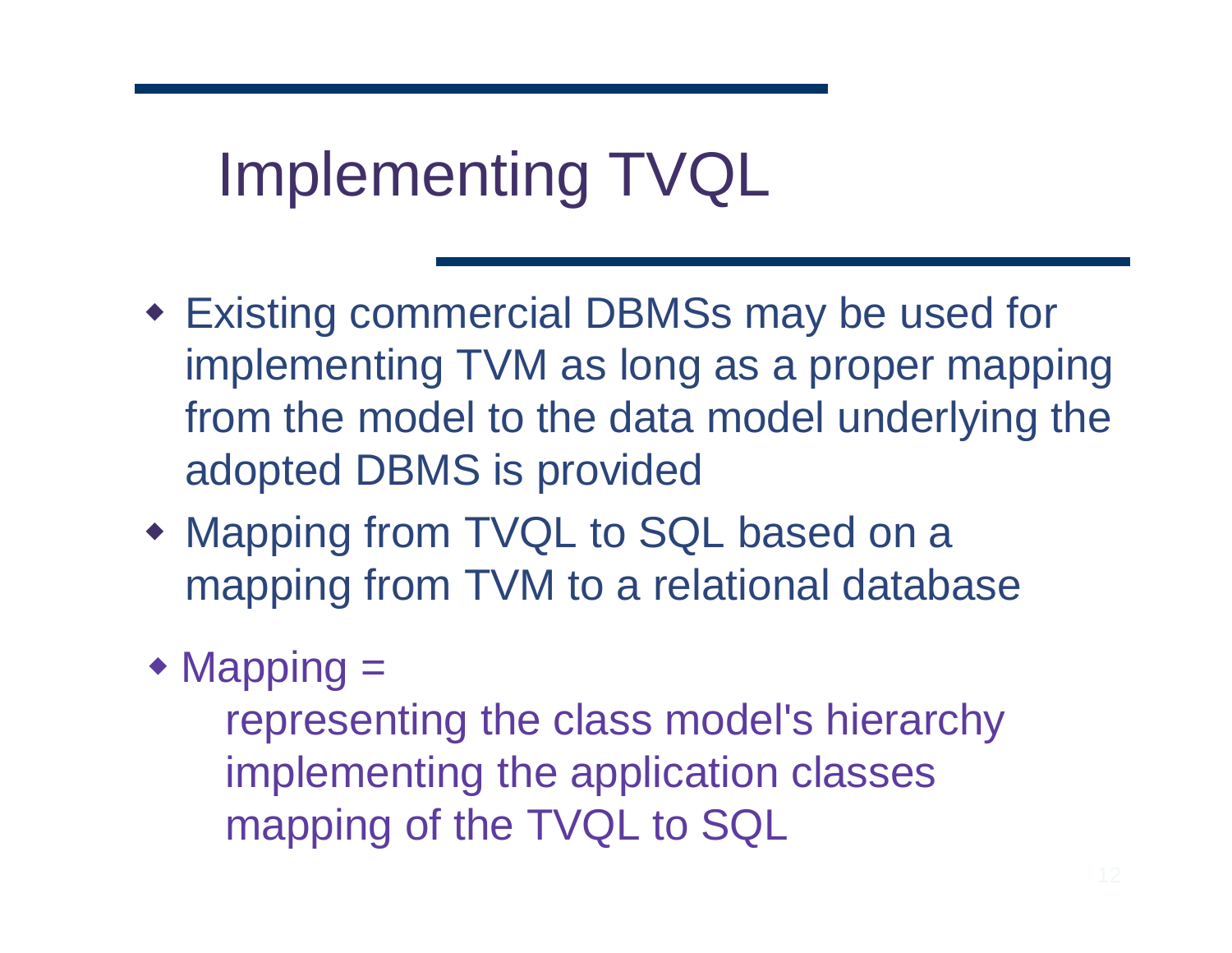Implementing TVQLMAPPING TVM

- Standard classes: a table (main table) with the same name of the class
	- attributes => columns
	- $\blacksquare$  primary key = tvoid

### **Standard class:**



### **Relational Table:**



Main Table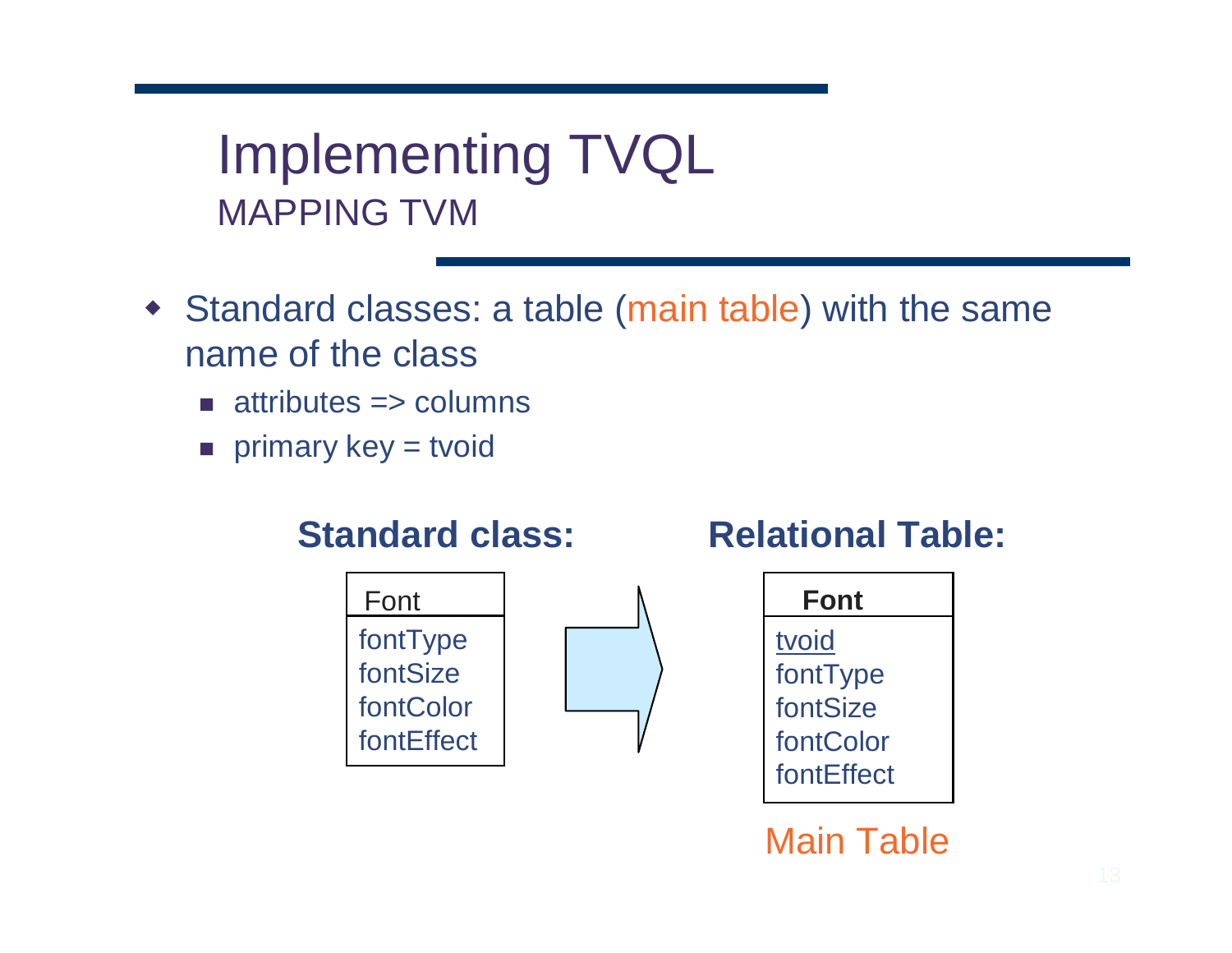### Implementing TVQLMAPPING TVM - EXAMPLE

### **TVM class:**



### **Relational Tables:**



Main Table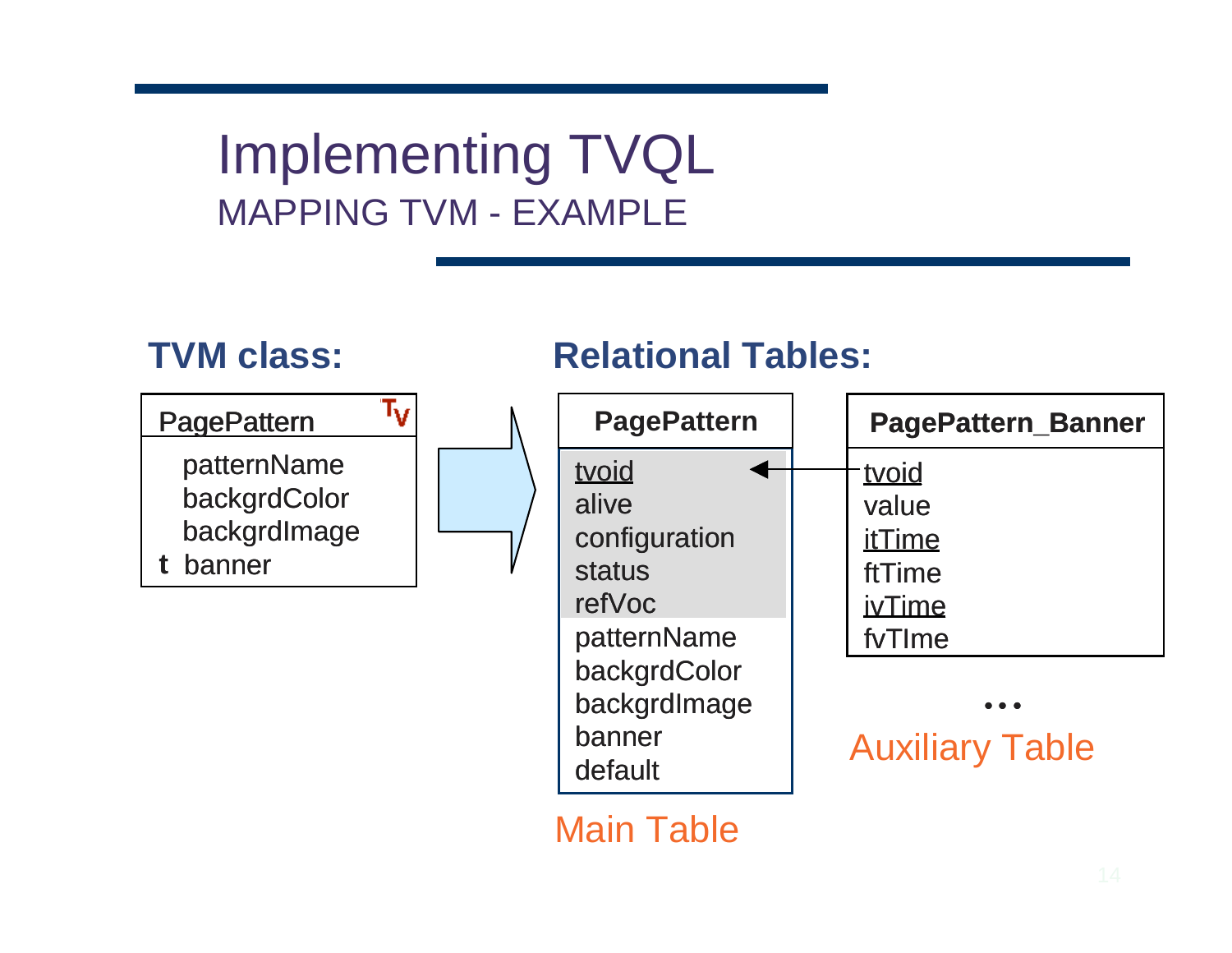- 1. Mapping of classes, attributes and associations2. Mapping of data restrictions
- There is no special rule for mapping the general TVQL to SQL (keyword distinct; count, sum, ...)
	- Classes and properties involved in these cases are mapped to the respective tables implemented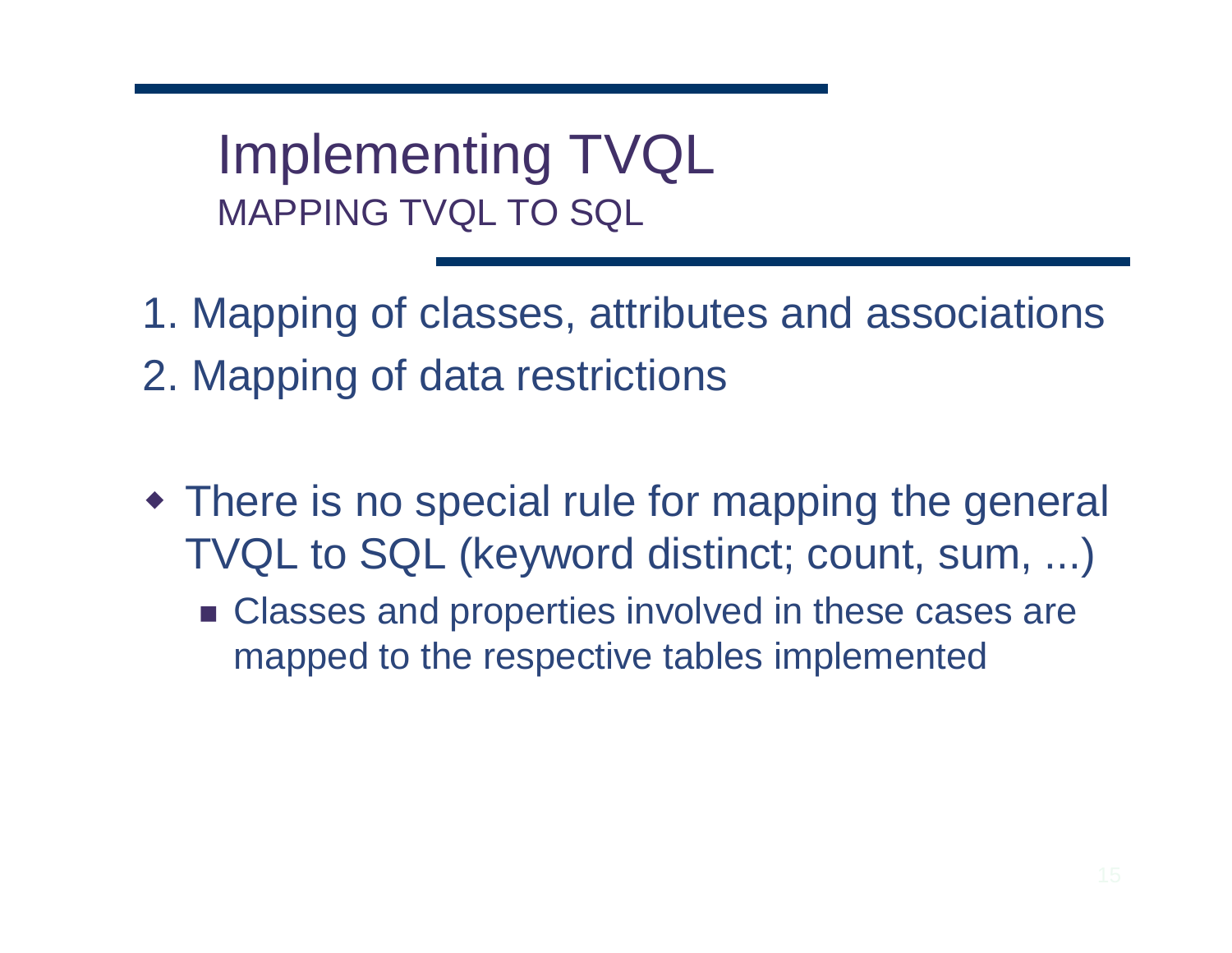### **1. Mapping Classes, Attributes, Associations**

- The first step is to define in which tables of the database the classes and properties are stored
- $\bullet$  In from clause, classes are mapped to the main tables,<br>and resolve an alies (t1, t2, and se op) and receive an alias (t1, t2, and so on)
- In select clause, attributes are mapped to the respective columns in the tables defined in from

### **CURRENT DATA:**

#### **TVQL** SELECT fontType, fontSizeFROM Font;**SQL** SELECT t1.fontType, t1.fontSizeFROM Font t1;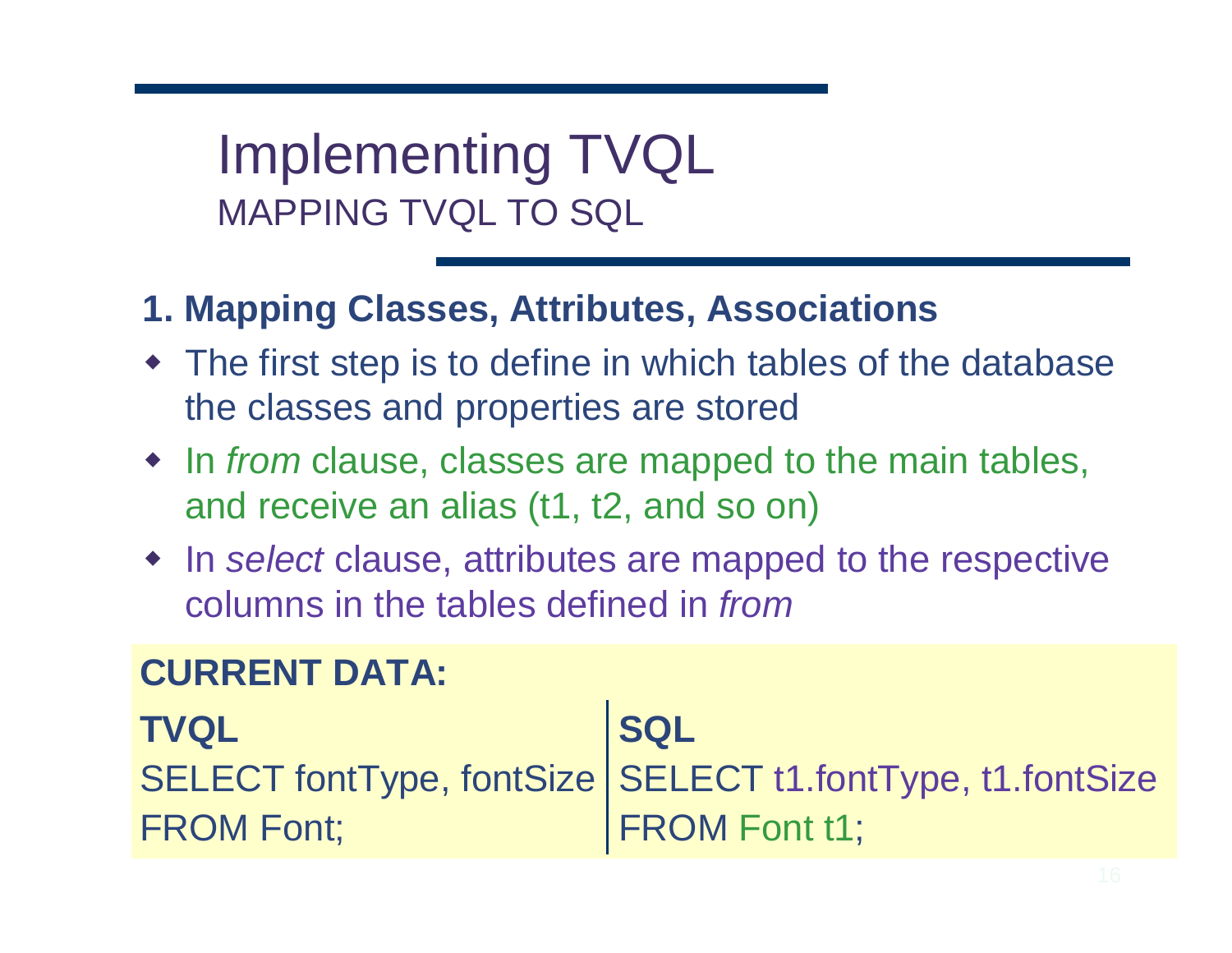### **DATA HISTORY:**

**TVQL**SELECT EVER banner FROM PagePattern.versions;

**SQL** SELECT t1.value FROM PagePattern\_Banner t1WHERE t1.ftTime = '12/31/9999'; • "List all banners in the history of all versions"

- If the keyword ever is used after select, the auxiliary tables are also considered
- As there is no temporal data restriction, this query considers the current database state, which has final transaction time with value null or '12/31/9999'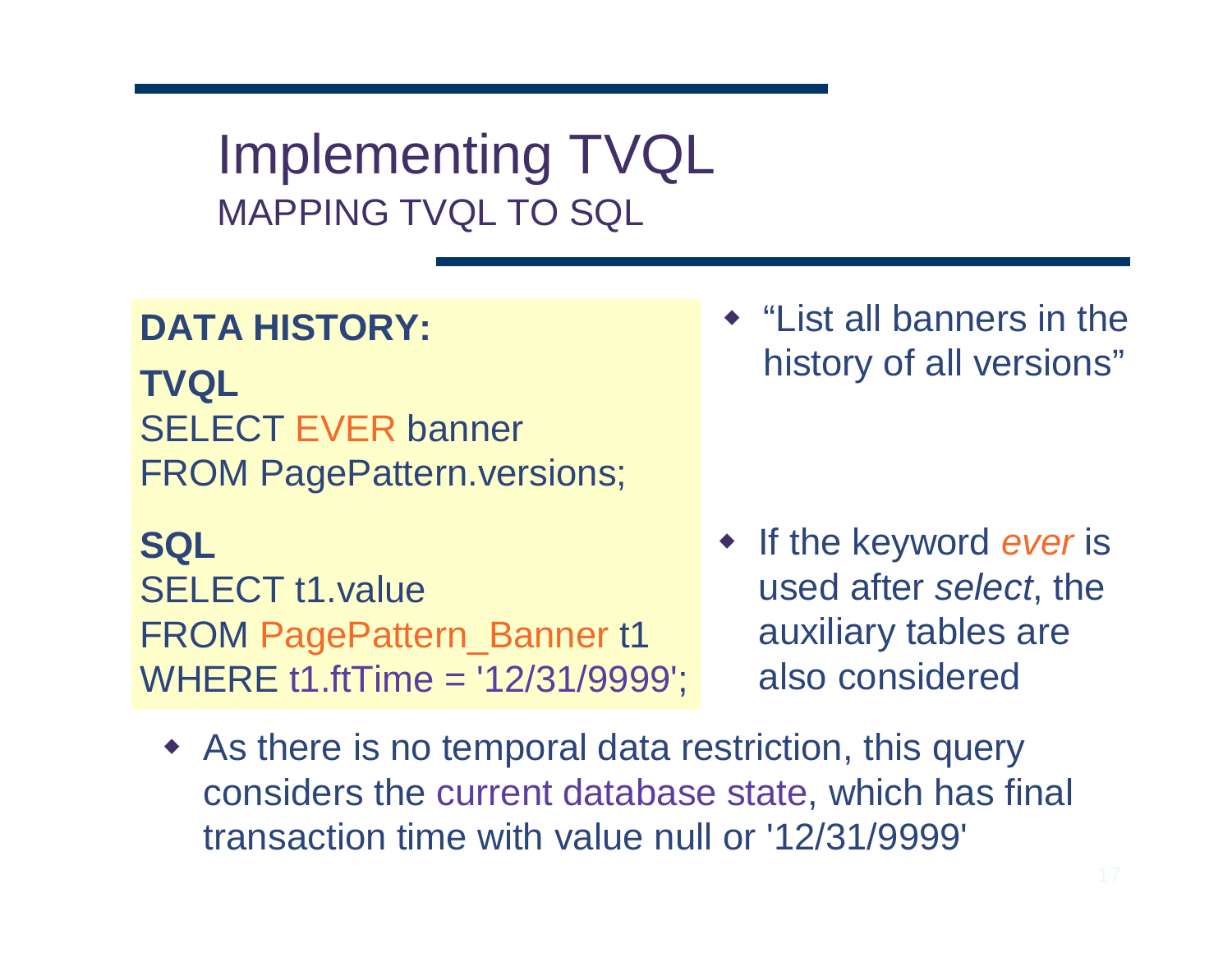### **2. Mapping Data Restrictions: lot of possibilities**

 "Retrieve the current banner from versions of page patterns that have banner name beginning with letter A in its history"

 Get current value ◆ Based on all history ◆ From current database state**SQL** SELECT t1.bannerFROM PagePattern t1, PagePattern\_Banner t2 WHERE t1.tvoid = t2.tvoid and t2.ftTime = '12/31/9999'and t2.value like 'A%';**TVQL** SELECT bannerFROM PagePattern.versionsWHERE EVER banner LIKE 'A%';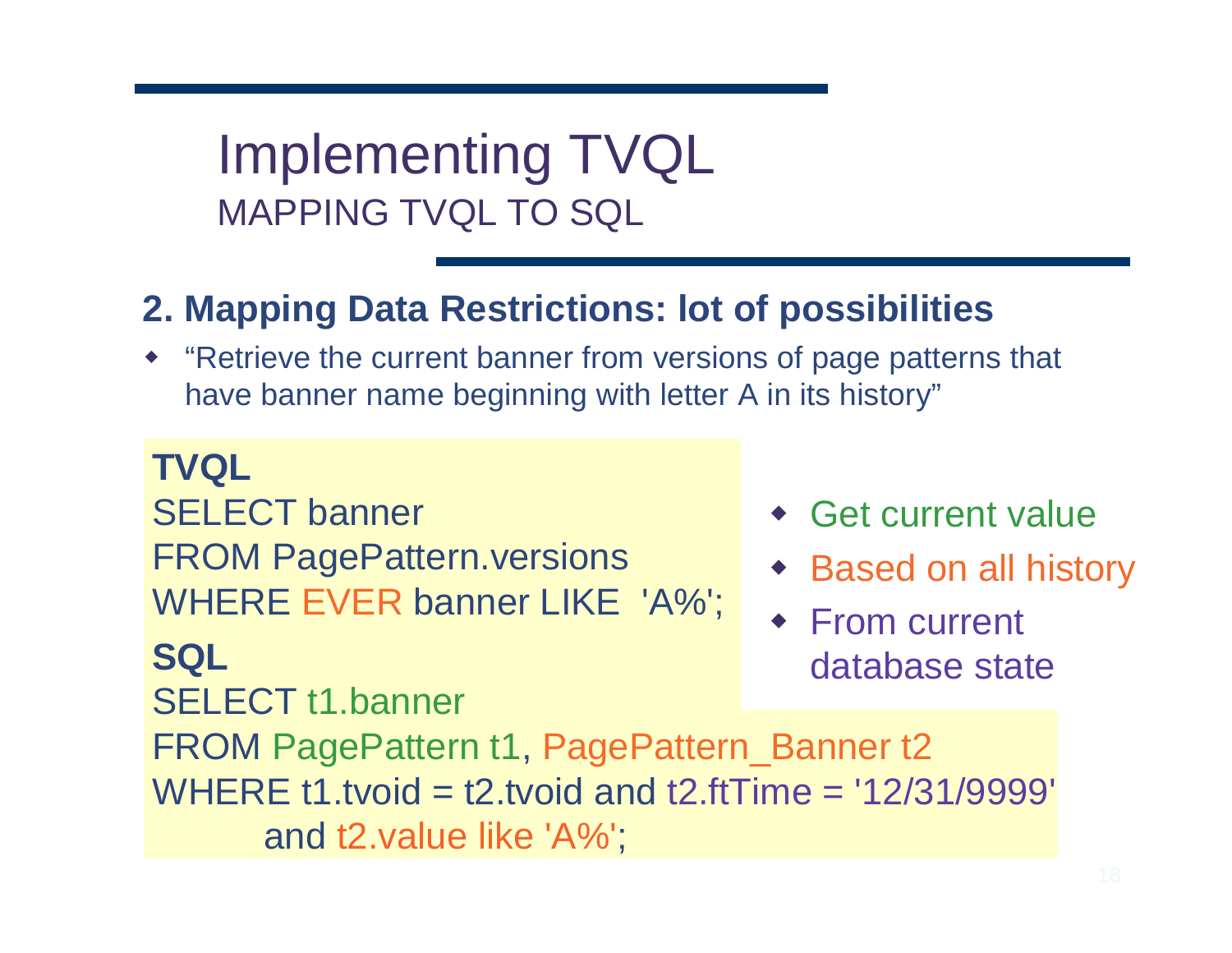"Retrieve the current banner from versions of page patterns that have banner beginning with letter A as the database state on last December 31"

**TVQL** SELECT bannerFROM PagePattern.versions WHERE EVER banner LIKE 'A%' and '12/31/2001'into tInterval;

**SQL**

SELECT t1.banner

- Get current value
- ◆ Based on history
- ◆ From past database state

FROM PagePattern t1, PagePattern\_Banner t2WHERE t1.tvoid = t2.tvoid and t2.value like 'A%' and t2.itTime <= '12/31/2001' and t2.ftTime >= '12/31/2001';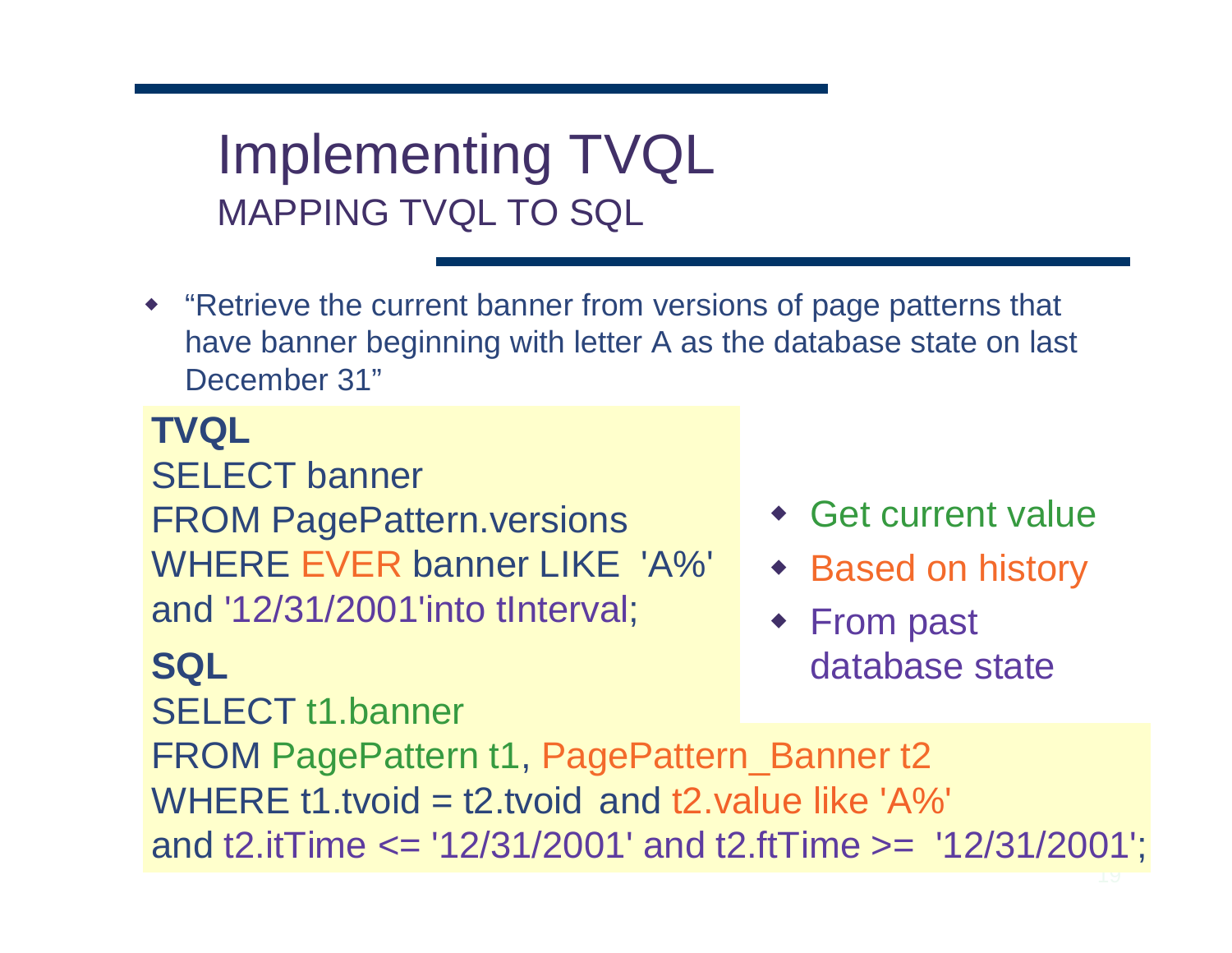"Retrieve the history of banners that currently begin with letter A"

**TVQL**SELECT EVER banner FROM PagePattern.versionsWHERE PRESENT(banner LIKE 'A%');

**SQL**

SELECT t2.value

- ◆ Get history
- ◆ Based on current values
- ◆ From current database state

 FROM PagePattern t1, PagePattern\_Banner t2 WHERE t1.tvoid = t2.tvoid and t2.ftTime = '12/31/9999'and t1.banner like 'A%';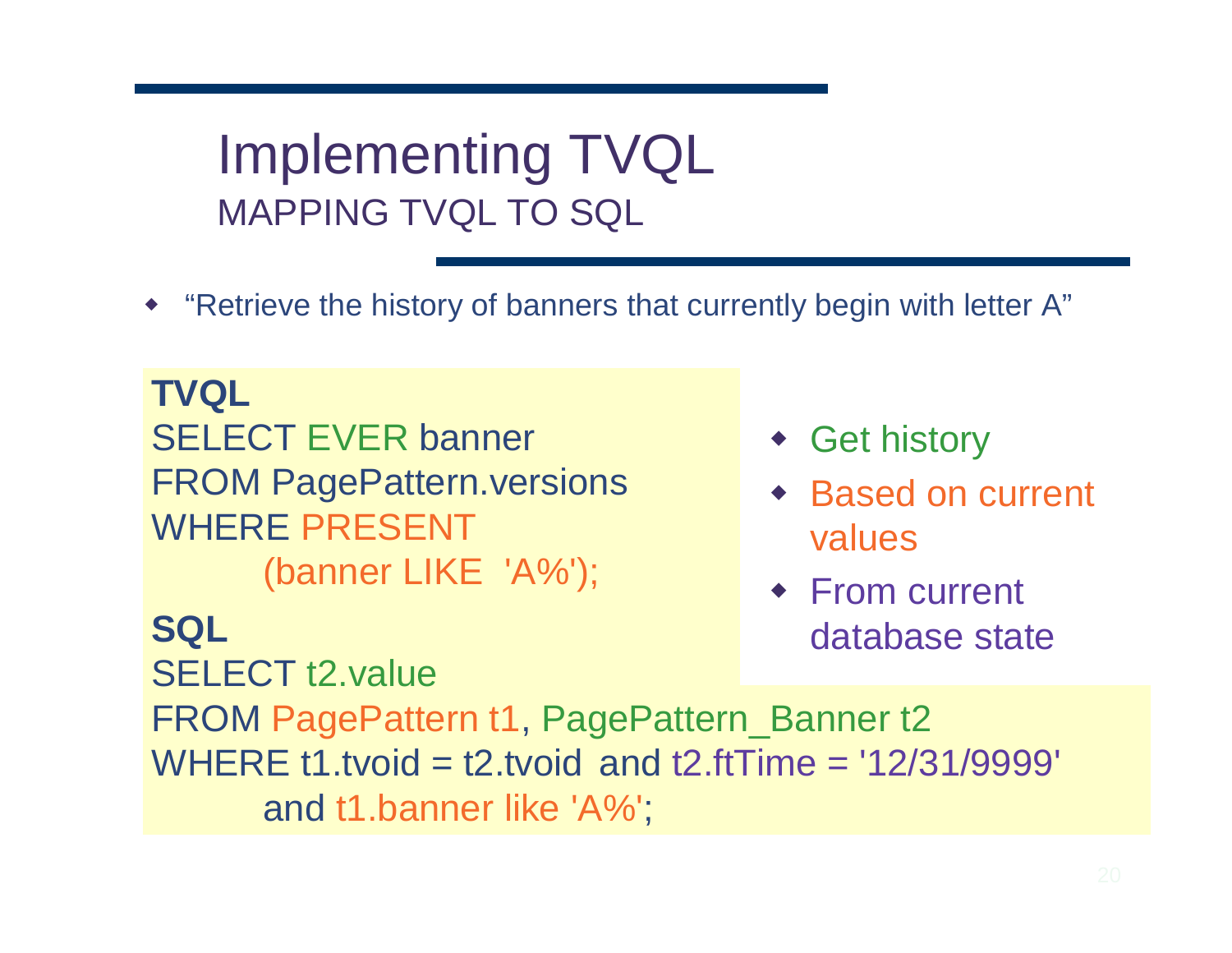- "Retrieve the url of online pages over the history"
- INTERSECT avoids a Cartesian Product (histories of url and online)

**TVQL** SELECT EVER urlFROM WebPage.versionsWHERE online = true and

- ◆ Get history
- ◆ Based on history
- From current database state

url.vInterval INTERSECT online.vInterval;

### **SQL**

 SELECT t1.value FROM WebSite\_URL t1, WebSite\_Online t2WHERE t1.tvoid = t2.tvoid and t2.value = true and t1.ftTime = '12/31/9999' and t2.ftTime = '12/31/9999' and t1.ivTime<= t2.fvTime and t1.fvTime>= t2.ivTime;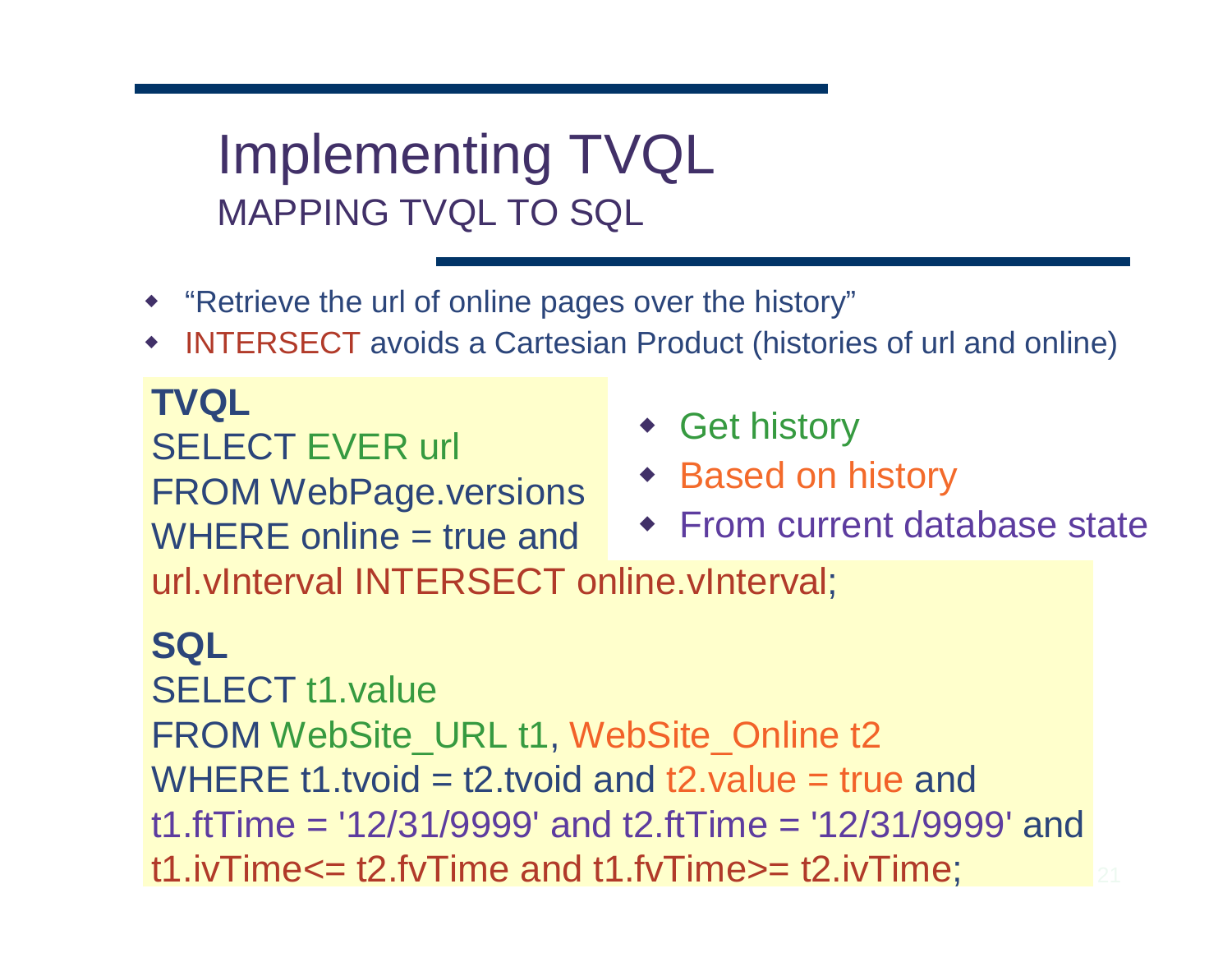# Concluding Remarks

- This work presents
	- Query language (TVQL) for time-evolving systems with versions support, modeled using TVM
	- The mapping from TVQL to SQL
- TVQL
	- allows usual SQL statements
	- adds new properties to SQL clauses: retrieve past, current, and future data values, considering current and past database states
	- **n** the same query statement may consider current and historic values, by combining keywords ever and present
	- all pre-defined properties are defined to hide storage details from the user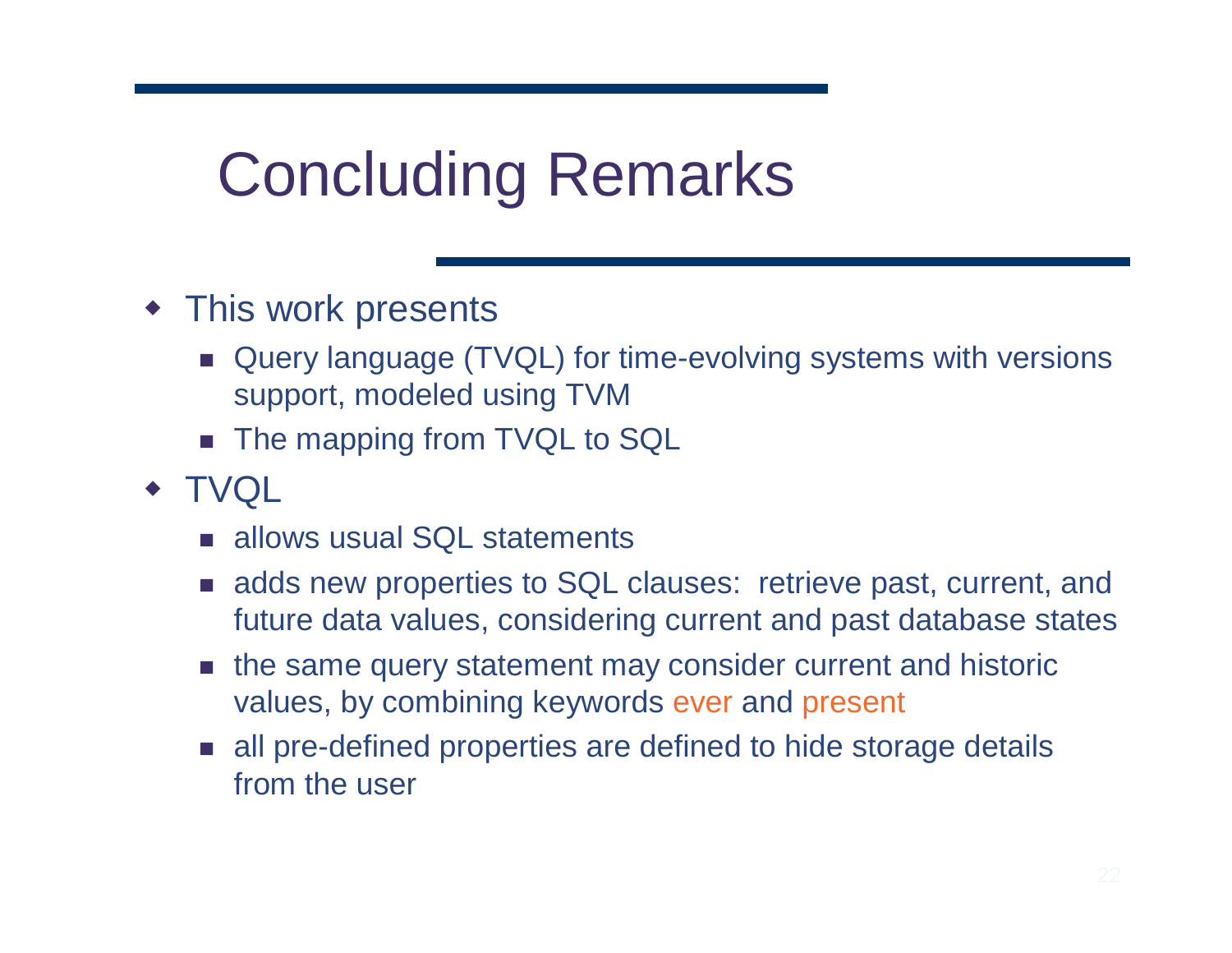# Concluding Remarks

- TVM Environment
- TVQL to SQL
- Under development
	- $\blacksquare$  DML
	- Schema versioning and evolution